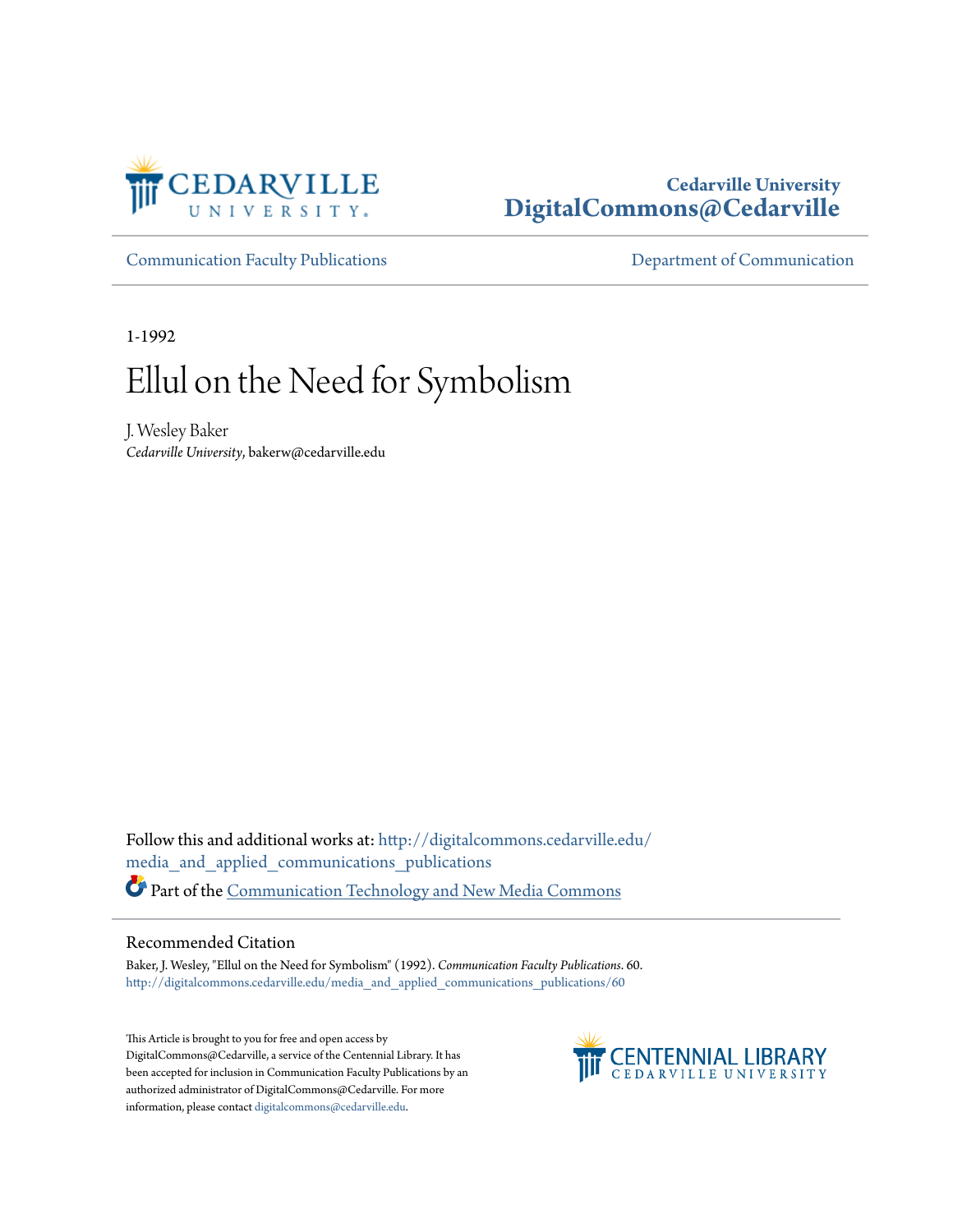# **Forum**

## Elli konkoonini in lohitonsa teohnology

### **Ellul On The Need For Symbolism**

#### **by J. Wesley Baker Cedarville College**

The more I have studied Ellul's writings, the more impressed I have become with the central role "communication" plays in his thought. Since my field of study is communication technologies, I initiallywas drawn to Ellul because of his insistence that the technological system *(la technique)* is dominating our era. There was, as well, an initial attraction because of the number of examples he draws from the media. But I have come to see that Ellul's concern with communication is at a far more important level: We can hope for the survival of what is human only if we engage in the creation of symbols which allow us to retain mastery in a technological environment. The purpose of this essay is to outline for Ellul scholars the central place our need to symbolize plays in Ellul's thought.

#### **Ellul's Terminology**

In his writings about communication, Ellul makes a point of insisting he does not take a specialist's viewpoint on the topic. Temple says that while this "outsider's" orientation contributes to an imprecision in his terminology, its strength is in providing a "common sense" approach.

Perhaps he is not always fair to leaders in the linguistic sciences, but (as in all his other books) he is neither a philosopher nor a literary critic. He writes as social commentator (and as an "ordinary" layman) observing the effects of changes in the role of language and also as a voice for common sense on behalf of all of us who feel that somehow the substance of language has been replaced by a trick with smoke and mirror images.

It is this orientation which leads Ellul to argue: "Defining language by talking about codes, signifiers, the syntagma, semiotics, and semiology does not solve the problem" of language we face today. Always we must come back to simple facts, common sense, and commonplaces as our starting point.<sup> $2$ </sup> He is concerned that an approach to language which is too "scientific" can rob it of its symbolic function.

Human language cannot be reduced strictly to a transmission of information. Communication/information theory is extremely impoverished for it reduces language to a reality, doubtless scientifically knowable, but one that excludes the principal aspect of the phenomenon. The symbolization of society is effected through language and, since the beginning, this process has considered the social relationship as not merely the immediate contact of human being to human being, but as a *mediated* relationship. This mediation creates a symbolic space for the obligatory interpretation of relationships. It provides a "windbreak" between man and man and causes brutality to be excluded so that coexistence becomes possible. Man cannot subsist on mere physical contact alone; he must symbolize it and situate it in a symbolic universe.

The risk comes from our ability to "separate the code from the language, the information from the spoken words, or reduce information to bytes. $<sup>n4</sup>$  This technical approach to language leads to a</sup> reductionism which eliminates "from human language everything that goes beyond visual information, everything that is inaccessible to the code. The result would be not just an amputation, which is the traditional reductionist method of all the sciences, but a surgical excision of language's very heart. $5<sup>5</sup>$  As a result, Ellul is opposed to any approach which limits language's "breadth of meaning, ambiguity, and variation in interpretation.<sup>6</sup> Most importantly for Ellul, the uncertainty inherent in our symbols provides us with individual freedom as we seek for truth and coherence.

#### **Symbolization as a Basic Human Need**

Ellul calls human symbol-making "one of the most basic functions of life. $\sqrt{7}$  He believes that our creation in the image of the God-who-speaks is at the base of our symbolizing and thus serves as an important part of what distinguishes us from the rest of creation. It is, he says, "the specific characteristic of *Homo sapiens .* ... " But, besides defining man, this symbol-making function is also "the key to his success."<sup>9</sup> The "success" to which Ellul refers is humankind's ability to survive in its milieu or environment by gaining mastery over<br>it through symbolization.<sup>10</sup>

Ellul links milieu and symbolization quite closely, noting that "symbolization is always effected in relation to the environment in which man lives, and as a function of the environment.<sup>"11</sup> Ellul points out that it is only within "the environment (that) we have occasion to exercise one of the most basic functions of life, that is, symbolism. The environment gives us the chance to create symbols, and here are riches that spur us to development.<sup>"12</sup>It is through this process of a sense-making ordering of the world that "man [is able) to engage himself in a certain mastery of nature.<sup>"13</sup>

Mastery over our environment is made possible by this symbolic function as it provides humans "domination through distance and differentiation. $n^{14}$ On the first point, domination through distance, Ellul argues that, "for there to be symbolization at all, the symbolcreator must be outside what he is symbolizing; there must be some distance between the symbolizer and the symbolized.<sup>"15</sup> On the second, domination through differentiation, distinctions for Ellul result from our designation of names, because the "word is creator in that it names things, thus specifying them by differentiating them."<sup>16</sup> This gives us mastery over what we name as we attach importance, meaning, and place to it. "To name someone or something," he says, "is to show one's superiority over him or it. " <sup>17</sup>*A3* an example, Ellul refers to the Genesis account, where "Adam is confirmed as the head of creation when God brings all the animals to him so that he can give each one a name (Gen.  $2.19$ ).<sup>"18</sup>Thus, being comes through naming.

The Genesis passage that establishes creation on the basis of separation contains the germ of the most modern ideas about language: it tells us that difference both establishes the word and proceeds from it. The word bestows being on each reality, attributing truth to it; it gives dynamism to reality and prescribes a fixed trajectory *for it.* In this way the word disentangles confusion and non being.

Our name-making is driven by our need for coherence. The creative process allows us to order our environment through sym-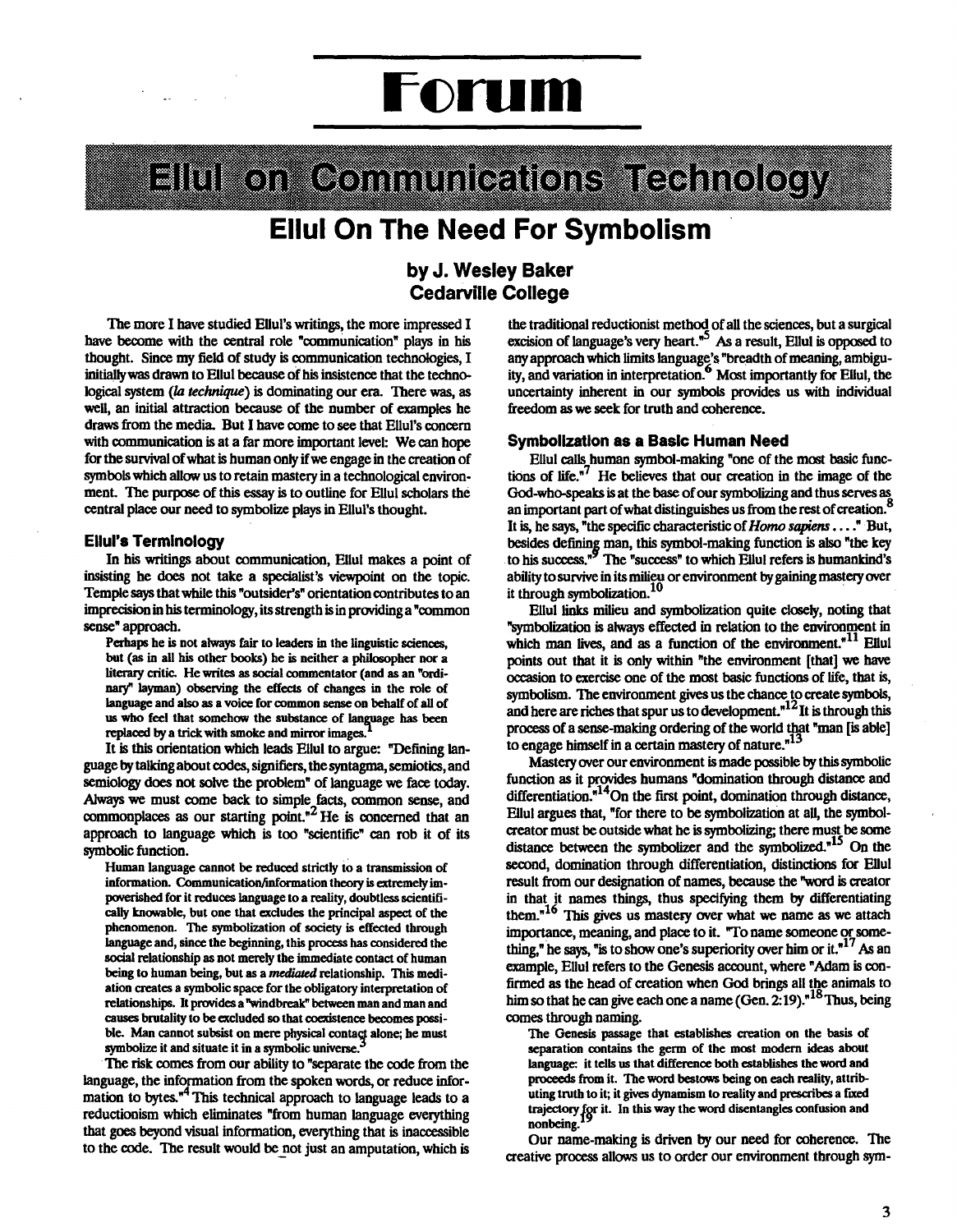bols. "From the moment man proceeds to the denomination of things," Ellul writes, "be bas made them enter his universe and they belong to a coherent ensemble. They belong to man by virtue of the name he has bestowed on them. He has not only put his mark on things, he has also made then  $[sic]$  exist.<sup>"20</sup> This transformation romes as one symbolizes, making "his natural, objective realitv into a special universe that he constitutes from within himself,<sup>\*21</sup> and resulting in the "creation of a universe different from the one in which he is situated, but fully a part of his real mileau. $^{22}$ 

The whole process of symbol-making is interpretive, making signs "enter into a coherent explanatory ensemble (even if only fictively explanatory) of which man stands as master.<sup>23</sup> Eliul says the coherence is gained as one selects which elements to feature or mask, in the same way as an artist interprets reality.

(Symboli7.ation) is not like a photographic reproduction, which would serve no function: the painter makes choices of which characteristics of reality to retain, highlighting some and making them carriers of meaning, while others he marks for obliteration, pushing them into the shadows or making them disappear altogether... There is a transformation into a new universe, which renders explicit and in terms of relationship, that which is implicit and without apparent relationship.

Ellul places supreme importance on this interpretive process which provides structure for our world because it is through "the symbolic transformation of reality" that one "creates the possibility of acquiring a non-material grasp on reality, without which he would be completely unprovided for." $\sim$ 

Since the creation of symbols is rooted in the environment or milieu in which we find ourselves, problems arise during a time of transition. As we have moved into the environment of la *technique,*  our use of symbols bas become outdated. "[S)ince thinking is slow to move and verbal forms are always a step behind reality, the older environment serves as an ideological reference for those who have been plunged into the new one.<sup>"20</sup> Importantly for Ellul, as we live during a time of transition, this tendency toward anachronistic symbolization leads to "enormous errors of judgment" which result in a failure to identify properly the challenge of la *technique.<sup>21</sup>*

#### **Self .Symbollzatlon of la technique**

As we attempt to make sense of our new technological environment, Ellul argues that la *tecfrnique* itself provides coherence through its self-symbolization.28 Ellul contends that "technology is itself productive of symbols and becomes by itself its own symbol ..

. Technology is not only an environment, nor merely an ensemble of means and instruments; it is itself a symbolic universe. It furnishes itself with its own symbols."<sup>29</sup> As a result, "[n]ow it is technology which bas taken over and which produces for man the coherent symbols that are attributable to the technological universe.<sup>"30</sup>

Through the images produced by la *technique* some of our needs seem to be met. But Ellul argues that we have experienced "a complete inversion of the scale of needs. $n^{31}$  As a result, the needs which are met are "artificial needs, which are unimportant, not in the least essential to man, but which become irrepressible, exigent, imperious, the only ones to be taken seriously in the long run  $\dots$ ."

Images help us make up for the loss of the natural environment, a loss to which we have never quite reconciled ourselves. Without contact with the reality of the natural environment "we develop an extremely deep need for another reality." This need is met though "[t)he image is mirage [which) reconciles contradictions, makes absent nature present and real again .... Images counterbalance all the abstractions. And they restore to us at last a reality in which we can live: the reality of the world of images. $153$  But this "world imagined by the media" is a "perfectly artificial world, recomposed

by the images and sounds of these media. Consequently," Ellul says, "there is no place for symbolization to occur."<sup>34</sup>

The end result is that we cannot gain mastery over our technological environment because the only experience we accept as "real" is itself the result of *la technique's self-symbolization*. "[T]he images of a technical society only seem to be symbolizing by *reflecting* a reality that is itself only a reflection." Thus, instead of providing distance and differentation, this self-symbolization "has the effect of integrating, adapting, and assimilating man to technique.<sup>135</sup> This integration is encouraged by our distraction from the reality of the system. "Images are essential if I am to avoid seeing the day-to-day reality I live in. They glitter continuously around me, allowing me to live in a sort of image-oriented fantasy.<sup>"30</sup> Ellul draws a distinction between images as "a substitute reality" and the word, which "obliges me to consider reality from the point of view of truth." He writes, "Artificial images, passing themselves off for truth, obliterate and erase the reality of my life and my society. $n<sup>3</sup>$ 

#### **The Need for New Symbols**

Living in an environment of artificial images results in the elimination of meaning: "Language becomes, in effect, a system of signs which answer to certain archetypes, to certain uses and to certain habits, but the symbolic dimension of language is destroyed. $n^{38}$  The "reality" of the poetic, mythic and metaphysical falls before the "reality" of the empirical. What can be "seen" by the soul is replaced by what can be seen with the eyes. The word becomes humiliated by the image. Symbol becomes sign. Language "becomes no more than a sort of organized noise," so that "a whole part of man's symbolic activity is rendered impossible. Among other things, he is capable neither of true consciousness nor of recognition.<sup>739</sup>

Part of the problem is that the Enlightenment's elimination of the metaphysical makes it difficult for people in modem society to create a "symbolic universe," that is, a superordinate sense-making of our environment which is based on the ultimate. Instead, we are limited to that which can be bandied "scientifically." When it comes to language, the result bas been the study of signs apart from meaning; "... the mentality of scientism has pounced upon language," Ellul complains, "and bas involved us in reducing the word to the state of an object: a scientific object. $\mathbf{f}^{\mathbf{a}}$ . The tangible, what can be seen, becomes what is "real."

I cannot observe the signified, nor the relationship of the signifier with the signified. These are "philosophical" problems. On the contrary, I can observe the emission of a phrase, its circulation, deformation, and audition. I can even make nice diagrams of this process. This shows in the first place that this attitude follows the traditional "scientific" tendency: only what can be observed and analyzed by the classical scientific method is important (or even exists, in the extreme view). Since only the communication process involving the signifier can be thus analyzed, it is the only thing that matters to us. Everything else is a metaphysical argument that matters to us. Everything clsc is a metaphysical argument that serves only to confuse the scientific relationship between subject and object.

But in excluding meaning as beyond examination ( and therefore unimportant) and in concentrating "exclusively on reality and the concrete," we lose the truth which is "to be read between the lines or heard in the silent moments of discourse." While the Image limits us to "[t]ruth verifiable by science," the word "continually casts doubt on this claim. $n42$ 

The ultimate bankruptcy of the universe of images is out of sight for us in the environment of *la technique*. The system "presents itself as an environment so coherent and so unitary that it does not seem to have a point where man can insert anything else."<sup>43</sup> It "devalues" all other mediations and man seems to have no need of symbolic mediation because he has technological mediation.<sup>\*44</sup> As a result,